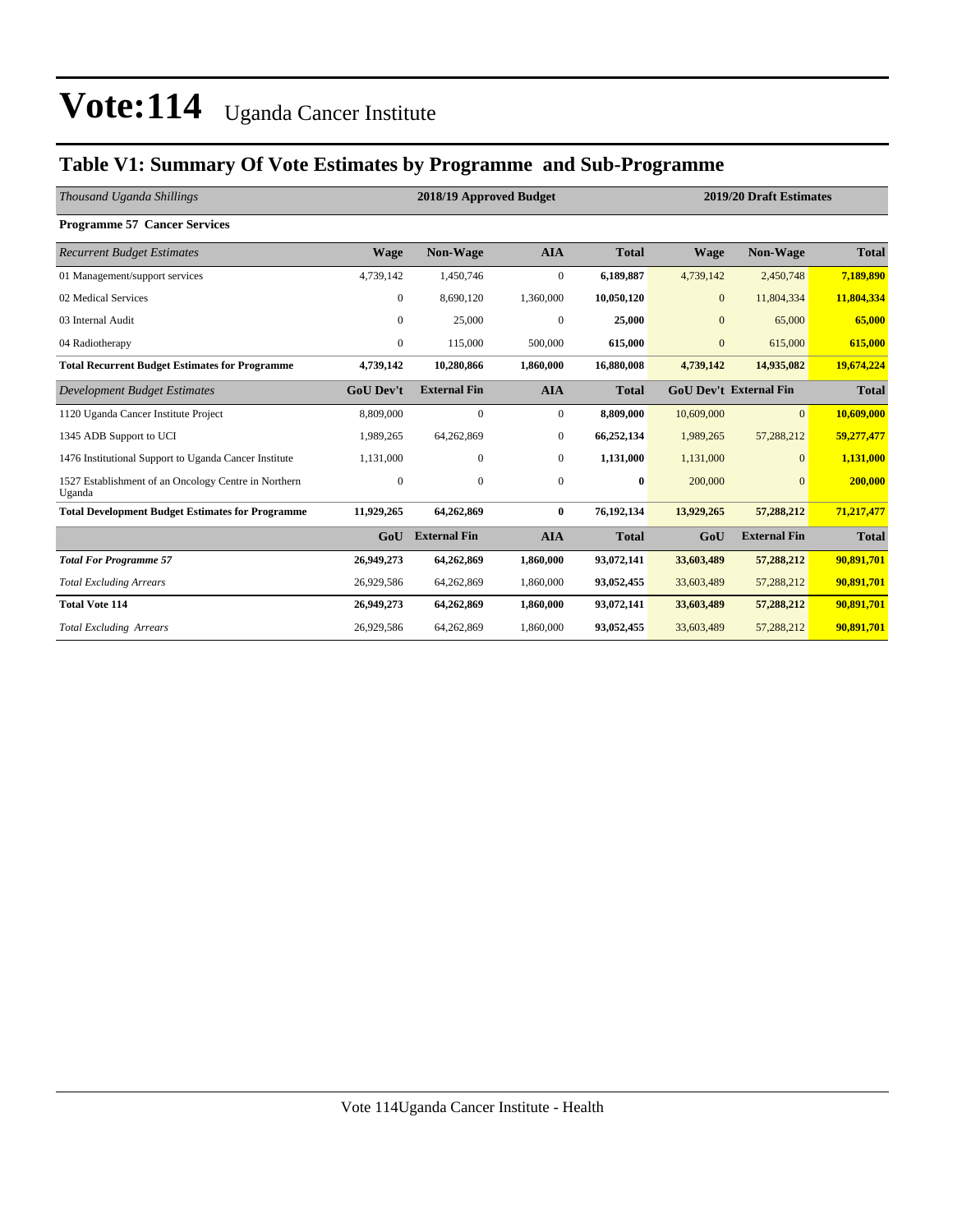### **Table V2: Summary Vote Estimates by Item**

| Thousand Uganda Shillings                                   |            | 2018/19 Approved Budget |                  |              | 2019/20 Draft Estimates |                     |              |  |
|-------------------------------------------------------------|------------|-------------------------|------------------|--------------|-------------------------|---------------------|--------------|--|
|                                                             | GoU        | <b>External Fin</b>     | <b>AIA</b>       | <b>Total</b> | GoU                     | <b>External Fin</b> | <b>Total</b> |  |
| <b>Employees, Goods and Services (Outputs Provided)</b>     | 16,337,221 | 6,000,000               | 1,860,000        | 24, 197, 221 | 20,871,224              | 6,000,000           | 26,871,224   |  |
| 211101 General Staff Salaries                               | 4,739,142  | $\bf{0}$                | $\bf{0}$         | 4,739,142    | 4,739,142               | $\bf{0}$            | 4,739,142    |  |
| 211103 Allowances (Inc. Casuals, Temporary)                 | 1,367,834  | $\bf{0}$                | 387,250          | 1,755,084    | 2,156,837               | $\bf{0}$            | 2,156,837    |  |
| 212102 Pension for General Civil Service                    | 83,172     | 0                       | 0                | 83,172       | 97,348                  | $\bf{0}$            | 97,348       |  |
| 213001 Medical expenses (To employees)                      | 9,000      | $\bf{0}$                | 0                | 9,000        | 9,000                   | $\bf{0}$            | 9,000        |  |
| 213002 Incapacity, death benefits and funeral expenses      | 6,000      | $\bf{0}$                | 0                | 6,000        | 6,000                   | $\bf{0}$            | 6,000        |  |
| 213004 Gratuity Expenses                                    | 302,563    | $\bf{0}$                | $\bf{0}$         | 302,563      | 302,563                 | $\bf{0}$            | 302,563      |  |
| 221001 Advertising and Public Relations                     | 142,400    | $\bf{0}$                | 70,000           | 212,400      | 139,800                 | $\bf{0}$            | 139,800      |  |
| 221002 Workshops and Seminars                               | 173,000    | 200,000                 | 0                | 373,000      | 310,024                 | 200,000             | 510,024      |  |
| 221003 Staff Training                                       | 120,000    | 5,800,000               | 0                | 5,920,000    | 120,000                 | 5,800,000           | 5,920,000    |  |
| 221006 Commissions and related charges                      | 139,968    | 0                       | 0                | 139,968      | 188,185                 | $\bf{0}$            | 188,185      |  |
| 221007 Books, Periodicals & Newspapers                      | 13,800     | $\bf{0}$                | $\bf{0}$         | 13,800       | 17,200                  | $\bf{0}$            | 17,200       |  |
| 221008 Computer supplies and Information Technology<br>(IT) | 116,800    | $\bf{0}$                | 90,000           | 206,800      | 114,013                 | $\bf{0}$            | 114,013      |  |
| 221009 Welfare and Entertainment                            | 113,688    | $\bf{0}$                | 144,100          | 257,788      | 127,388                 | $\bf{0}$            | 127,388      |  |
| 221010 Special Meals and Drinks                             | 130,910    | $\bf{0}$                | 47,925           | 178,835      | 154,910                 | $\bf{0}$            | 154,910      |  |
| 221011 Printing, Stationery, Photocopying and Binding       | 110,300    | $\bf{0}$                | 113,800          | 224,100      | 134,300                 | $\bf{0}$            | 134,300      |  |
| 221012 Small Office Equipment                               | 6,000      | $\bf{0}$                | 10,000           | 16,000       | $\bf{0}$                | $\bf{0}$            | $\bf{0}$     |  |
| 221014 Bank Charges and other Bank related costs            | $\bf{0}$   | $\bf{0}$                | 2,000            | 2,000        | $\bf{0}$                | $\bf{0}$            | $\bf{0}$     |  |
| 221016 IFMS Recurrent costs                                 | 25,000     | $\bf{0}$                | 50,000           | 75,000       | 50,000                  | $\bf{0}$            | 50,000       |  |
| 221017 Subscriptions                                        | 63,000     | $\bf{0}$                | 0                | 63,000       | 111,500                 | $\bf{0}$            | 111,500      |  |
| 221020 IPPS Recurrent Costs                                 | 25,000     | $\bf{0}$                | 0                | 25,000       | 40,000                  | $\bf{0}$            | 40,000       |  |
| 222001 Telecommunications                                   | 88,600     | $\bf{0}$                | 90,300           | 178,900      | 151,200                 | $\bf{0}$            | 151,200      |  |
| 223004 Guard and Security services                          | 84,000     | $\bf{0}$                | $\bf{0}$         | 84,000       | 114,000                 | $\bf{0}$            | 114,000      |  |
| 223005 Electricity                                          | 140,000    | $\bf{0}$                | 39,150           | 179,150      | 399,700                 | $\bf{0}$            | 399,700      |  |
| 223006 Water                                                | 140,000    | $\bf{0}$                | 0                | 140,000      | 150,000                 | $\bf{0}$            | 150,000      |  |
| 223007 Other Utilities- (fuel, gas, firewood, charcoal)     | 50,000     | $\bf{0}$                | 0                | 50,000       | 50,000                  | $\bf{0}$            | 50,000       |  |
| 224001 Medical Supplies                                     | 7,000,000  | 0                       | 0                | 7,000,000    | 8,800,000               | $\bf{0}$            | 8,800,000    |  |
| 224004 Cleaning and Sanitation                              | 230,000    | $\bf{0}$                | 80,000           | 310,000      | 457,000                 | $\bf{0}$            | 457,000      |  |
| 224005 Uniforms, Beddings and Protective Gear               | 56,000     | $\bf{0}$                | 42,000           | 98,000       | 56,000                  | $\pmb{0}$           | 56,000       |  |
| 225001 Consultancy Services- Short term                     | 198,704    | $\bf{0}$                | 263,000          | 461,704      | 101,704                 | $\bf{0}$            | 101,704      |  |
| 227001 Travel inland                                        | 234,000    | $\bf{0}$                | 230,300          | 464,300      | 483,100                 | $\bf{0}$            | 483,100      |  |
| 227002 Travel abroad                                        | 179,000    | $\boldsymbol{0}$        | $\boldsymbol{0}$ | 179,000      | 175,000                 | $\bf{0}$            | 175,000      |  |
| 227004 Fuel, Lubricants and Oils                            | 141,242    | $\bf{0}$                | 104,000          | 245,242      | 227,911                 | $\bf{0}$            | 227,911      |  |
| 228001 Maintenance - Civil                                  | 15,000     | $\bf{0}$                | $\bf{0}$         | 15,000       | 65,000                  | $\bf{0}$            | 65,000       |  |
| 228002 Maintenance - Vehicles                               | 52,000     | $\bf{0}$                | 21,800           | 73,800       | 102,000                 | $\bf{0}$            | 102,000      |  |
| 228003 Maintenance - Machinery, Equipment &<br>Furniture    | 24,100     | $\bf{0}$                | 74,375           | 98,475       | 702,400                 | $\bf{0}$            | 702,400      |  |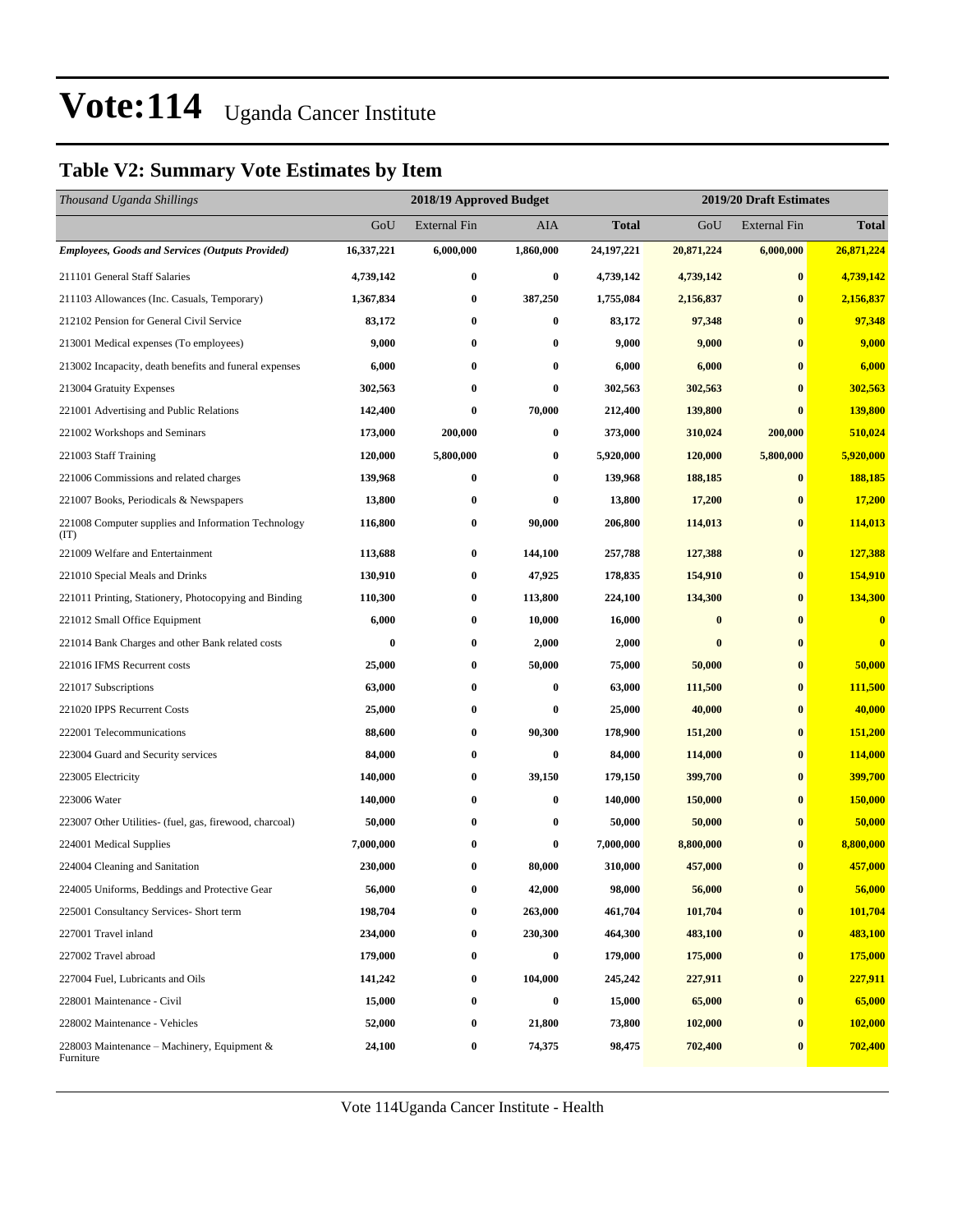| 228004 Maintenance – Other                                     | 17,000     | $\bf{0}$   | $\bf{0}$     | 17,000     | 18,000     | $\mathbf{0}$ | 18,000       |
|----------------------------------------------------------------|------------|------------|--------------|------------|------------|--------------|--------------|
| <b>Investment</b> (Capital Purchases)                          | 10,592,365 | 58,262,869 | $\bf{0}$     | 68,855,234 | 12,732,265 | 51,288,212   | 64,020,477   |
| 281504 Monitoring, Supervision & Appraisal of capital<br>works | 200,000    | $\bf{0}$   | $\bf{0}$     | 200,000    | 150,000    | $\mathbf{0}$ | 150,000      |
| 312101 Non-Residential Buildings                               | 9,261,365  | 34,212,869 | $\bf{0}$     | 43,474,234 | 11,261,365 | 40,038,212   | 51,299,577   |
| 312104 Other Structures                                        | $\bf{0}$   | $\bf{0}$   | $\mathbf{0}$ | $\bf{0}$   | 50,000     |              | 50,000       |
| 312202 Machinery and Equipment                                 | $\bf{0}$   | $\bf{0}$   | $\bf{0}$     | $\bf{0}$   | 139,900    | 11,250,000   | 11,389,900   |
| 312203 Furniture & Fixtures                                    | $\bf{0}$   | $\bf{0}$   | $\mathbf{0}$ | $\bf{0}$   | 100,000    | $\bf{0}$     | 100,000      |
| 312212 Medical Equipment                                       | 781,000    | 24,050,000 | $\bf{0}$     | 24,831,000 | 761,000    | $\bf{0}$     | 761,000      |
| 312213 ICT Equipment                                           | 350,000    | $\bf{0}$   | $\bf{0}$     | 350,000    | 270,000    | $\bf{0}$     | 270,000      |
| <b>Arrears</b>                                                 | 19,687     | $\bf{0}$   | $\bf{0}$     | 19,687     | $\bf{0}$   | $\mathbf{0}$ | $\mathbf{0}$ |
| 321605 Domestic arrears (Budgeting)                            | 19,687     | $\bf{0}$   | $\bf{0}$     | 19,687     | $\bf{0}$   | $\mathbf{0}$ | $\mathbf{0}$ |
| <b>Grand Total Vote 114</b>                                    | 26,949,273 | 64,262,869 | 1,860,000    | 93,072,141 | 33,603,489 | 57,288,212   | 90,891,701   |
| <b>Total Excluding Arrears</b>                                 | 26,929,586 | 64,262,869 | 1,860,000    | 93,052,455 | 33,603,489 | 57,288,212   | 90,891,701   |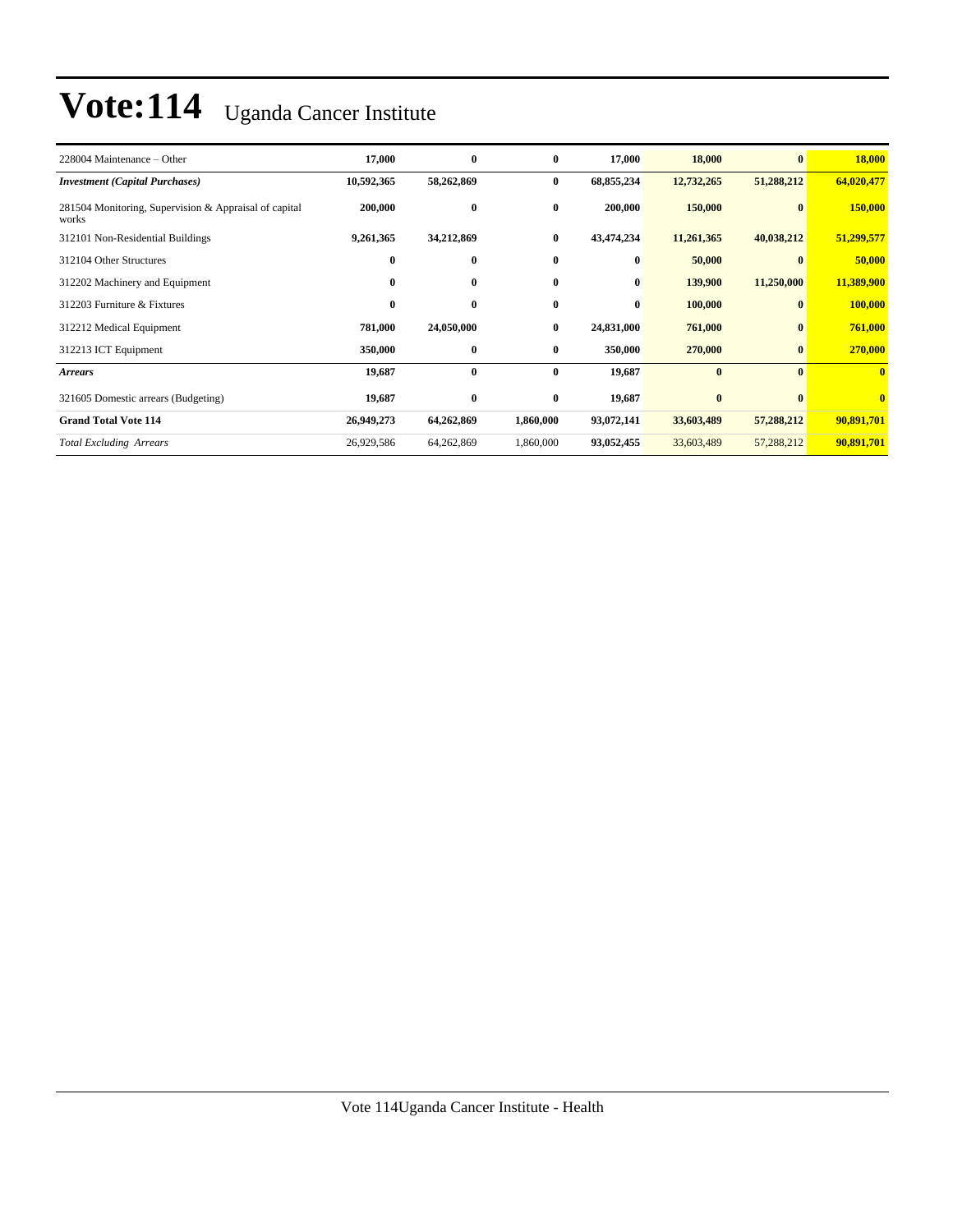### **Table V3: Detailed Estimates by Programme, Sub Programme, Output and Item**

### *Programmme 57 Cancer Services*

*Recurrent Budget Estimates*

### **SubProgramme 01 Management/support services**

| Thousand Uganda Shillings                                |                  | 2018/19 Approved Budget |                  |              |                       | 2019/20 Draft Estimates |                |
|----------------------------------------------------------|------------------|-------------------------|------------------|--------------|-----------------------|-------------------------|----------------|
| <b>Outputs Provided</b>                                  | Wage             | Non Wage                | AIA              | <b>Total</b> | Wage                  | Non Wage                | <b>Total</b>   |
| Output 085704 Cancer Institute Support Services          |                  |                         |                  |              |                       |                         |                |
| 211103 Allowances (Inc. Casuals, Temporary)              | $\boldsymbol{0}$ | 28,000                  | $\boldsymbol{0}$ | 28,000       | $\mathbf{0}$          | 53,689                  | 53,689         |
| 221001 Advertising and Public Relations                  | $\boldsymbol{0}$ | 20,000                  | $\boldsymbol{0}$ | 20,000       | $\mathbf{0}$          | 20,000                  | 20,000         |
| 221006 Commissions and related charges                   | $\boldsymbol{0}$ | 67,082                  | $\boldsymbol{0}$ | 67,082       | $\mathbf{0}$          | 70,450                  | 70,450         |
| 221007 Books, Periodicals & Newspapers                   | $\boldsymbol{0}$ | 4,700                   | $\boldsymbol{0}$ | 4,700        | $\mathbf{0}$          | 3,000                   | 3,000          |
| 221008 Computer supplies and Information Technology (IT) | $\boldsymbol{0}$ | 12,000                  | $\boldsymbol{0}$ | 12,000       | $\boldsymbol{0}$      | 27,513                  | 27,513         |
| 221009 Welfare and Entertainment                         | $\boldsymbol{0}$ | 24,000                  | $\boldsymbol{0}$ | 24,000       | $\mathbf{0}$          | 24,000                  | 24,000         |
| 221011 Printing, Stationery, Photocopying and Binding    | $\boldsymbol{0}$ | 8,000                   | $\boldsymbol{0}$ | 8,000        | $\mathbf{0}$          | 8,000                   | 8,000          |
| 221012 Small Office Equipment                            | $\boldsymbol{0}$ | 2,000                   | $\boldsymbol{0}$ | 2,000        | $\mathbf{0}$          | $\mathbf{0}$            | $\mathbf{0}$   |
| 221016 IFMS Recurrent costs                              | $\boldsymbol{0}$ | 25,000                  | $\boldsymbol{0}$ | 25,000       | $\mathbf{0}$          | 25,000                  | 25,000         |
| 221017 Subscriptions                                     | $\boldsymbol{0}$ | 1,500                   | $\boldsymbol{0}$ | 1,500        | $\boldsymbol{0}$      | 1,500                   | 1,500          |
| 222001 Telecommunications                                | $\boldsymbol{0}$ | 42,400                  | $\boldsymbol{0}$ | 42,400       | $\mathbf{0}$          | 40,000                  | 40,000         |
| 223004 Guard and Security services                       | $\boldsymbol{0}$ | 44,000                  | $\boldsymbol{0}$ | 44,000       | $\mathbf{0}$          | 74,000                  | 74,000         |
| 223005 Electricity                                       | $\boldsymbol{0}$ | 90,000                  | $\boldsymbol{0}$ | 90,000       | $\boldsymbol{0}$      | 288,550                 | 288,550        |
| 223006 Water                                             | $\boldsymbol{0}$ | 90,000                  | $\boldsymbol{0}$ | 90,000       | $\mathbf{0}$          | 100,000                 | <b>100,000</b> |
| 224004 Cleaning and Sanitation                           | $\boldsymbol{0}$ | 200,000                 | $\boldsymbol{0}$ | 200,000      | $\mathbf{0}$          | 380,000                 | 380,000        |
| 225001 Consultancy Services- Short term                  | $\boldsymbol{0}$ | 28,000                  | $\boldsymbol{0}$ | 28,000       | $\mathbf{0}$          | 25,000                  | 25,000         |
| 227001 Travel inland                                     | $\boldsymbol{0}$ | 11,000                  | $\boldsymbol{0}$ | 11,000       | $\mathbf{0}$          | $\mathbf{0}$            | $\mathbf{0}$   |
| 227002 Travel abroad                                     | $\boldsymbol{0}$ | 24,000                  | $\boldsymbol{0}$ | 24,000       | $\mathbf{0}$          | 40,000                  | 40,000         |
| 227004 Fuel, Lubricants and Oils                         | $\boldsymbol{0}$ | 22,642                  | $\boldsymbol{0}$ | 22,642       | $\mathbf{0}$          | 33,311                  | 33,311         |
| 228001 Maintenance - Civil                               | $\boldsymbol{0}$ | 15,000                  | $\boldsymbol{0}$ | 15,000       | $\boldsymbol{0}$      | 65,000                  | 65,000         |
| 228002 Maintenance - Vehicles                            | $\boldsymbol{0}$ | 9,000                   | $\boldsymbol{0}$ | 9,000        | $\boldsymbol{0}$      | 60,000                  | 60,000         |
| 228003 Maintenance - Machinery, Equipment & Furniture    | $\boldsymbol{0}$ | 11,000                  | $\boldsymbol{0}$ | 11,000       | $\mathbf{0}$          | 350,000                 | 350,000        |
| 228004 Maintenance – Other                               | $\boldsymbol{0}$ | 10,000                  | $\boldsymbol{0}$ | 10,000       | $\mathbf{0}$          | 10,000                  | 10,000         |
| <b>Total Cost of Output 04</b>                           | 0                | 789,324                 | 0                | 789,324      | $\boldsymbol{\theta}$ | 1,699,013               | 1,699,013      |
| <b>Output 085719 Human Resource Management Services</b>  |                  |                         |                  |              |                       |                         |                |
| 211101 General Staff Salaries                            | 4,739,142        | $\boldsymbol{0}$        | $\boldsymbol{0}$ | 4,739,142    | 4,739,142             | $\mathbf{0}$            | 4,739,142      |
| 211103 Allowances (Inc. Casuals, Temporary)              | $\boldsymbol{0}$ | 100,000                 | $\boldsymbol{0}$ | 100,000      | $\boldsymbol{0}$      | 100,000                 | 100,000        |
| 212102 Pension for General Civil Service                 | $\boldsymbol{0}$ | 83,172                  | $\mathbf{0}$     | 83,172       | $\mathbf{0}$          | 97,348                  | 97,348         |
| 213001 Medical expenses (To employees)                   | $\boldsymbol{0}$ | 5,000                   | $\boldsymbol{0}$ | 5,000        | $\mathbf{0}$          | 5,000                   | 5,000          |
| 213002 Incapacity, death benefits and funeral expenses   | $\boldsymbol{0}$ | 6,000                   | $\boldsymbol{0}$ | 6,000        | $\mathbf{0}$          | 6,000                   | 6,000          |
| 213004 Gratuity Expenses                                 | $\boldsymbol{0}$ | 302,563                 | $\boldsymbol{0}$ | 302,563      | $\mathbf{0}$          | 302,563                 | 302,563        |
| 221002 Workshops and Seminars                            | $\boldsymbol{0}$ | $\boldsymbol{0}$        | $\boldsymbol{0}$ | $\bf{0}$     | $\mathbf{0}$          | 95,824                  | 95,824         |

Vote 114Uganda Cancer Institute - Health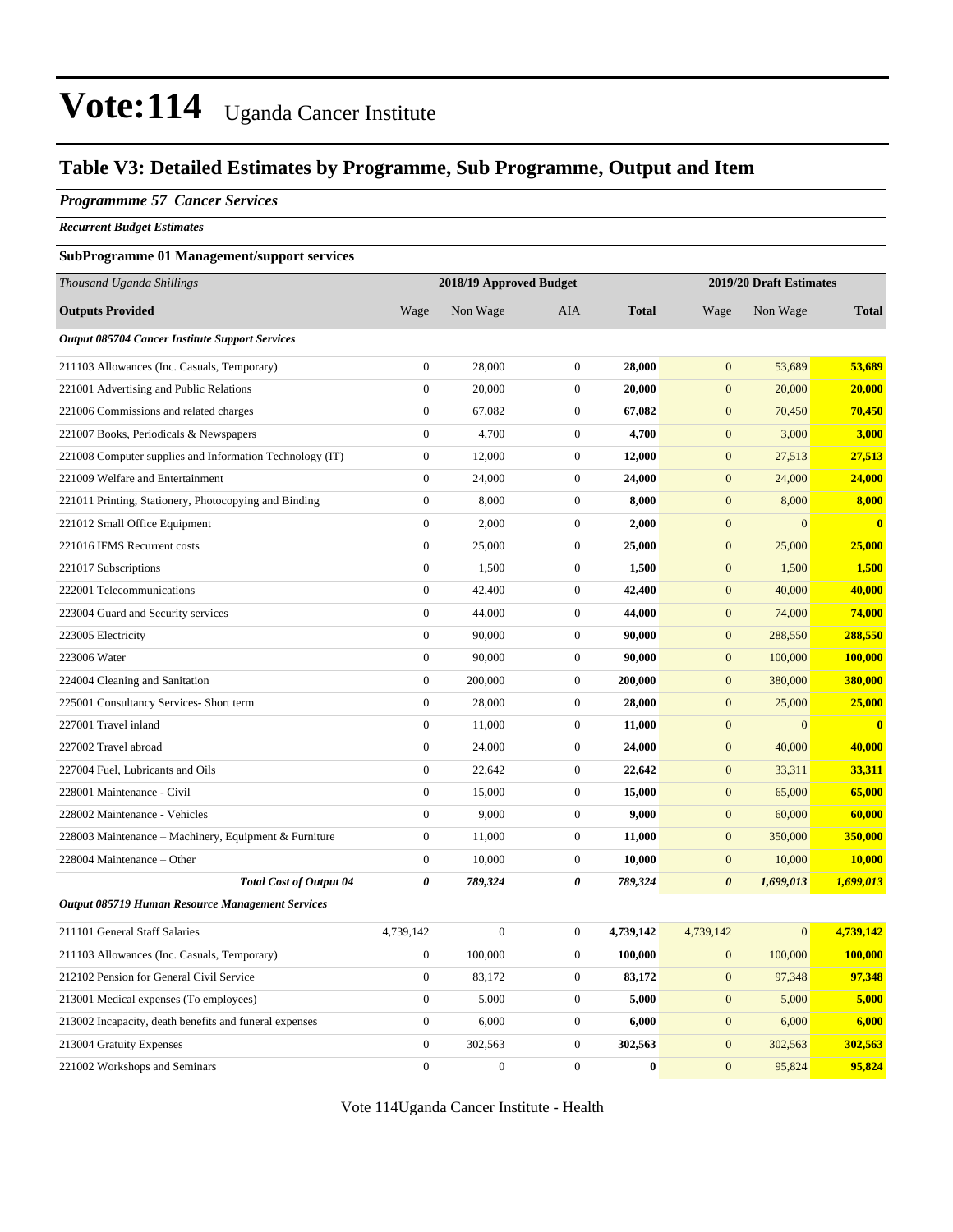| 221003 Staff Training                                    |                                | $\mathbf{0}$          | 120,000                 | $\boldsymbol{0}$ | 120,000      | $\mathbf{0}$          | 120,000                 | 120,000               |
|----------------------------------------------------------|--------------------------------|-----------------------|-------------------------|------------------|--------------|-----------------------|-------------------------|-----------------------|
| 221020 IPPS Recurrent Costs                              |                                | $\mathbf{0}$          | 25,000                  | $\mathbf{0}$     | 25,000       | $\boldsymbol{0}$      | 25,000                  | 25,000                |
|                                                          | <b>Total Cost of Output 19</b> | 4,739,142             | 641,735                 | 0                | 5,380,877    | 4,739,142             | 751,735                 | 5,490,877             |
| <b>Total Cost Of Outputs Provided</b>                    |                                | 4,739,142             | 1,431,059               | $\bf{0}$         | 6,170,201    | 4,739,142             | 2,450,748               | 7,189,890             |
| <b>Arrears</b>                                           |                                | Wage                  | Non Wage                | AIA              | <b>Total</b> | Wage                  | Non Wage                | <b>Total</b>          |
| Output 085799 Arrears                                    |                                |                       |                         |                  |              |                       |                         |                       |
| 321605 Domestic arrears (Budgeting)                      |                                | $\boldsymbol{0}$      | 19,687                  | $\mathbf{0}$     | 19,687       | $\overline{0}$        | $\mathbf{0}$            | $\bf{0}$              |
|                                                          | <b>Total Cost of Output 99</b> | $\boldsymbol{\theta}$ | 19,687                  | 0                | 19,687       | $\boldsymbol{\theta}$ | $\boldsymbol{\theta}$   | $\boldsymbol{\theta}$ |
|                                                          | <b>Total Cost Of Arrears</b>   | $\bf{0}$              | 19,687                  | $\bf{0}$         | 19,687       | $\bf{0}$              | $\bf{0}$                | $\mathbf{0}$          |
| <b>Total Cost for SubProgramme 01</b>                    |                                | 4,739,142             | 1,450,746               | $\bf{0}$         | 6,189,887    | 4,739,142             | 2,450,748               | 7,189,890             |
| <b>Total Excluding Arrears</b>                           |                                | 4,739,142             | 1,431,059               | $\mathbf{0}$     | 6,170,201    | 4,739,142             | 2,450,748               | 7,189,890             |
| <b>SubProgramme 02 Medical Services</b>                  |                                |                       |                         |                  |              |                       |                         |                       |
| Thousand Uganda Shillings                                |                                |                       | 2018/19 Approved Budget |                  |              |                       | 2019/20 Draft Estimates |                       |
|                                                          |                                |                       |                         |                  |              |                       |                         |                       |
| <b>Outputs Provided</b>                                  |                                | Wage                  | Non Wage                | AIA              | <b>Total</b> | Wage                  | Non Wage                | <b>Total</b>          |
| Output 085701 Cancer Research                            |                                |                       |                         |                  |              |                       |                         |                       |
| 211103 Allowances (Inc. Casuals, Temporary)              |                                | $\boldsymbol{0}$      | 155,334                 | $\mathbf{0}$     | 155,334      | $\mathbf{0}$          | 164,434                 | 164,434               |
| 221001 Advertising and Public Relations                  |                                | $\mathbf{0}$          | 90,000                  | $\boldsymbol{0}$ | 90,000       | $\boldsymbol{0}$      | 80,000                  | 80,000                |
| 221002 Workshops and Seminars                            |                                | $\boldsymbol{0}$      | 90,000                  | $\boldsymbol{0}$ | 90,000       | $\boldsymbol{0}$      | 100,000                 | 100,000               |
| 221006 Commissions and related charges                   |                                | $\boldsymbol{0}$      | 14,000                  | $\mathbf{0}$     | 14,000       | $\boldsymbol{0}$      | 15,000                  | 15,000                |
| 221007 Books, Periodicals & Newspapers                   |                                | $\boldsymbol{0}$      | 1,600                   | $\mathbf{0}$     | 1,600        | $\mathbf{0}$          | 2,000                   | 2,000                 |
| 221008 Computer supplies and Information Technology (IT) |                                | $\boldsymbol{0}$      | 1,400                   | $\boldsymbol{0}$ | 1,400        | $\boldsymbol{0}$      | $\mathbf{0}$            | $\bf{0}$              |
| 221009 Welfare and Entertainment                         |                                | $\boldsymbol{0}$      | 70,600                  | $\boldsymbol{0}$ | 70,600       | $\boldsymbol{0}$      | 80,000                  | 80,000                |
| 221011 Printing, Stationery, Photocopying and Binding    |                                | $\mathbf{0}$          | 63,000                  | $\boldsymbol{0}$ | 63,000       | $\boldsymbol{0}$      | 63,000                  | 63,000                |
| 221017 Subscriptions                                     |                                | $\boldsymbol{0}$      | 61,500                  | $\boldsymbol{0}$ | 61,500       | $\boldsymbol{0}$      | 60,000                  | 60,000                |
| 222001 Telecommunications                                |                                | $\boldsymbol{0}$      | 22,500                  | $\mathbf{0}$     | 22,500       | $\boldsymbol{0}$      | 22,500                  | 22,500                |
| 223004 Guard and Security services                       |                                | $\boldsymbol{0}$      | 40,000                  | $\boldsymbol{0}$ | 40,000       | $\boldsymbol{0}$      | 40,000                  | 40,000                |
| 223005 Electricity                                       |                                | $\boldsymbol{0}$      | 30,000                  | $\boldsymbol{0}$ | 30,000       | $\boldsymbol{0}$      | 30,000                  | 30,000                |
| 223006 Water                                             |                                | $\boldsymbol{0}$      | 30,000                  | $\boldsymbol{0}$ | 30,000       | $\boldsymbol{0}$      | 30,000                  | 30,000                |
| 224004 Cleaning and Sanitation                           |                                | $\boldsymbol{0}$      | 30,000                  | $\boldsymbol{0}$ | 30,000       | $\mathbf{0}$          | 30,000                  | 30,000                |
| 224005 Uniforms, Beddings and Protective Gear            |                                | $\boldsymbol{0}$      | 50,000                  | $\boldsymbol{0}$ | 50,000       | $\boldsymbol{0}$      | 40,000                  | 40,000                |
| 225001 Consultancy Services- Short term                  |                                | $\boldsymbol{0}$      | 104,000                 | $\mathbf{0}$     | 104,000      | $\boldsymbol{0}$      | 10,000                  | 10,000                |
| 227001 Travel inland                                     |                                | $\boldsymbol{0}$      | 154,000                 | $\boldsymbol{0}$ | 154,000      | $\boldsymbol{0}$      | 154,000                 | 154,000               |
| 227002 Travel abroad                                     |                                | $\boldsymbol{0}$      | 80,000                  | $\boldsymbol{0}$ | 80,000       | $\boldsymbol{0}$      | 80,000                  | 80,000                |
| 228003 Maintenance - Machinery, Equipment & Furniture    |                                | $\boldsymbol{0}$      | $\boldsymbol{0}$        | $\boldsymbol{0}$ | $\bf{0}$     | $\boldsymbol{0}$      | 47,000                  | 47,000                |
|                                                          | <b>Total Cost of Output 01</b> | 0                     | 1,087,934               | 0                | 1,087,934    | 0                     | 1,047,934               | 1,047,934             |
| Output 085702 Cancer Care Services                       |                                |                       |                         |                  |              |                       |                         |                       |
| 211103 Allowances (Inc. Casuals, Temporary)              |                                | $\boldsymbol{0}$      | 47,500                  | 346,750          | 394,250      | $\mathbf{0}$          | 639,714                 | 639,714               |
| 221001 Advertising and Public Relations                  |                                | $\boldsymbol{0}$      | $\boldsymbol{0}$        | 70,000           | 70,000       | $\boldsymbol{0}$      | $\boldsymbol{0}$        | $\bf{0}$              |
| 221002 Workshops and Seminars                            |                                | $\boldsymbol{0}$      | 15,000                  | $\boldsymbol{0}$ | 15,000       | $\boldsymbol{0}$      | 60,000                  | 60,000                |
| 221006 Commissions and related charges                   |                                | $\boldsymbol{0}$      | 18,885                  | $\boldsymbol{0}$ | 18,885       | $\boldsymbol{0}$      | 62,735                  | 62,735                |

Vote 114Uganda Cancer Institute - Health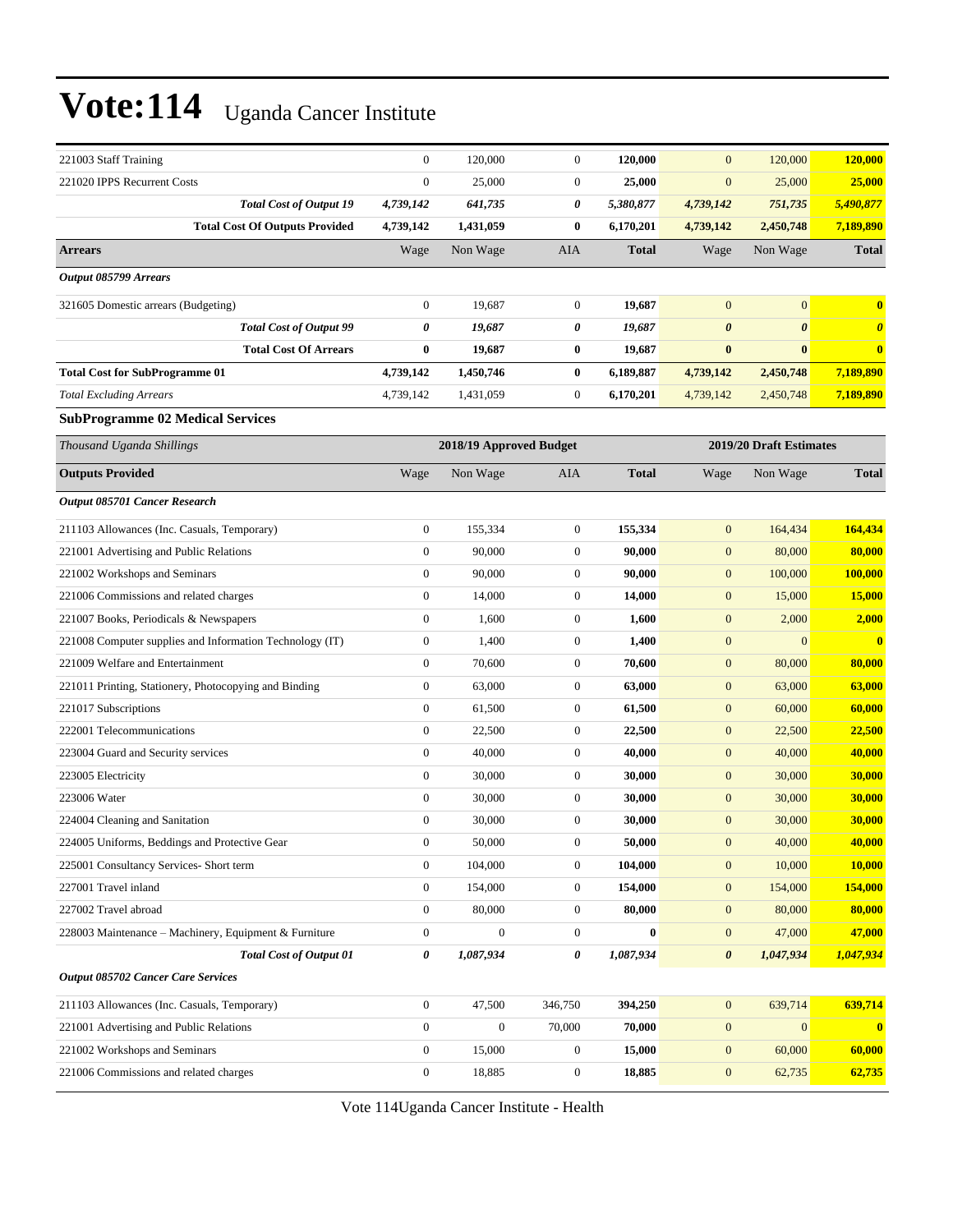| 221007 Books, Periodicals & Newspapers                   | $\boldsymbol{0}$ | 3,000            | $\mathbf{0}$     | 3,000      | $\mathbf{0}$<br>3,000               | 3,000      |
|----------------------------------------------------------|------------------|------------------|------------------|------------|-------------------------------------|------------|
| 221008 Computer supplies and Information Technology (IT) | $\boldsymbol{0}$ | 23,500           | 47,000           | 70,500     | $\mathbf{0}$<br>23,500              | 23,500     |
| 221009 Welfare and Entertainment                         | $\boldsymbol{0}$ | 7,388            | 59,100           | 66,488     | $\mathbf{0}$<br>7,388               | 7,388      |
| 221010 Special Meals and Drinks                          | $\boldsymbol{0}$ | 130,910          | 47,925           | 178.835    | $\boldsymbol{0}$<br>154,910         | 154,910    |
| 221011 Printing, Stationery, Photocopying and Binding    | $\boldsymbol{0}$ | 11,000           | 88,000           | 99,000     | $\mathbf{0}$<br>11,000              | 11,000     |
| 221012 Small Office Equipment                            | $\overline{0}$   | $\boldsymbol{0}$ | 2,000            | 2,000      | $\mathbf{0}$<br>$\mathbf{0}$        | $\bf{0}$   |
| 221014 Bank Charges and other Bank related costs         | $\boldsymbol{0}$ | $\boldsymbol{0}$ | 2,000            | 2,000      | $\mathbf{0}$<br>$\mathbf{0}$        | $\bf{0}$   |
| 221016 IFMS Recurrent costs                              | $\boldsymbol{0}$ | $\boldsymbol{0}$ | 50,000           | 50,000     | $\mathbf{0}$<br>25,000              | 25,000     |
| 221017 Subscriptions                                     | $\overline{0}$   | $\boldsymbol{0}$ | $\boldsymbol{0}$ | $\bf{0}$   | $\mathbf{0}$<br>50,000              | 50,000     |
| 221020 IPPS Recurrent Costs                              | $\boldsymbol{0}$ | $\boldsymbol{0}$ | $\overline{0}$   | $\bf{0}$   | $\mathbf{0}$<br>15,000              | 15,000     |
| 222001 Telecommunications                                | $\boldsymbol{0}$ | 9,300            | 65,100           | 74,400     | $\mathbf{0}$<br>74,300              | 74,300     |
| 223005 Electricity                                       | $\boldsymbol{0}$ | $\boldsymbol{0}$ | 39,150           | 39,150     | $\mathbf{0}$<br>79,150              | 79,150     |
| 223007 Other Utilities- (fuel, gas, firewood, charcoal)  | $\boldsymbol{0}$ | 50,000           | $\mathbf{0}$     | 50,000     | $\mathbf{0}$<br>50,000              | 50,000     |
| 224001 Medical Supplies                                  | $\overline{0}$   | 7,000,000        | $\mathbf{0}$     | 7,000,000  | $\boldsymbol{0}$<br>8,800,000       | 8,800,000  |
| 224004 Cleaning and Sanitation                           | $\overline{0}$   | $\boldsymbol{0}$ | 80,000           | 80,000     | 47,000<br>$\mathbf{0}$              | 47,000     |
| 224005 Uniforms, Beddings and Protective Gear            | $\boldsymbol{0}$ | 4,000            | 32,000           | 36,000     | $\mathbf{0}$<br>4,000               | 4,000      |
| 225001 Consultancy Services- Short term                  | $\boldsymbol{0}$ | 66,704           | 140,000          | 206,704    | $\mathbf{0}$<br>66,704              | 66,704     |
| 227001 Travel inland                                     | $\boldsymbol{0}$ | 17,300           | 190,300          | 207,600    | $\mathbf{0}$<br>207,300             | 207,300    |
| 227002 Travel abroad                                     | $\boldsymbol{0}$ | 15,000           | $\mathbf{0}$     | 15,000     | $\mathbf{0}$<br>15,000              | 15,000     |
| 227004 Fuel, Lubricants and Oils                         | $\overline{0}$   | $\boldsymbol{0}$ | 58,000           | 58,000     | $\boldsymbol{0}$<br>$\mathbf{0}$    | $\bf{0}$   |
| 228002 Maintenance - Vehicles                            | $\overline{0}$   | $\boldsymbol{0}$ | 21,800           | 21,800     | $\mathbf{0}$<br>$\mathbf{0}$        | $\bf{0}$   |
| 228003 Maintenance – Machinery, Equipment & Furniture    | $\boldsymbol{0}$ | 4,700            | 20,875           | 25,575     | 4,700<br>$\mathbf{0}$               | 4,700      |
| <b>Total Cost of Output 02</b>                           | 0                | 7,424,187        | 1,360,000        | 8,784,187  | $\boldsymbol{\theta}$<br>10,400,400 | 10,400,400 |
| <b>Output 085703 Cancer Outreach Service</b>             |                  |                  |                  |            |                                     |            |
| 211103 Allowances (Inc. Casuals, Temporary)              | $\boldsymbol{0}$ | 28,500           | $\mathbf{0}$     | 28,500     | $\boldsymbol{0}$<br>57,000          | 57,000     |
| 221001 Advertising and Public Relations                  | $\boldsymbol{0}$ | 12,400           | $\mathbf{0}$     | 12,400     | 24,800<br>$\mathbf{0}$              | 24,800     |
| 221002 Workshops and Seminars                            | $\boldsymbol{0}$ | 20,000           | $\mathbf{0}$     | 20,000     | $\mathbf{0}$<br>50,200              | 50,200     |
| 221007 Books, Periodicals & Newspapers                   | $\boldsymbol{0}$ | 1,600            | $\mathbf{0}$     | 1,600      | $\mathbf{0}$<br>9,200               | 9,200      |
| 221008 Computer supplies and Information Technology (IT) | $\boldsymbol{0}$ | 7,600            | $\mathbf{0}$     | 7,600      | $\mathbf{0}$<br>$\mathbf{0}$        | $\bf{0}$   |
| 221009 Welfare and Entertainment                         | $\boldsymbol{0}$ | 3,000            | $\boldsymbol{0}$ | 3,000      | $\boldsymbol{0}$<br>3,000           | 3,000      |
| 221011 Printing, Stationery, Photocopying and Binding    | $\overline{0}$   | 24,000           | $\mathbf{0}$     | 24.000     | $\overline{0}$<br>48,000            | 48,000     |
| 227001 Travel inland                                     | $\boldsymbol{0}$ | 42,900           | $\boldsymbol{0}$ | 42,900     | $\boldsymbol{0}$<br>85,800          | 85,800     |
| 227004 Fuel, Lubricants and Oils                         | $\boldsymbol{0}$ | 30,000           | $\boldsymbol{0}$ | 30,000     | $\boldsymbol{0}$<br>60,000          | 60,000     |
| 228002 Maintenance - Vehicles                            | $\boldsymbol{0}$ | 1,000            | $\boldsymbol{0}$ | 1,000      | $\boldsymbol{0}$<br>10,000          | 10,000     |
| 228004 Maintenance - Other                               | $\boldsymbol{0}$ | 7,000            | $\mathbf{0}$     | 7,000      | $\mathbf{0}$<br>8,000               | 8,000      |
| <b>Total Cost of Output 03</b>                           | 0                | 178,000          | 0                | 178,000    | 356,000<br>$\pmb{\theta}$           | 356,000    |
| <b>Total Cost Of Outputs Provided</b>                    | $\boldsymbol{0}$ | 8,690,120        | 1,360,000        | 10,050,120 | $\bf{0}$<br>11,804,334              | 11,804,334 |
| <b>Total Cost for SubProgramme 02</b>                    | $\bf{0}$         | 8,690,120        | 1,360,000        | 10,050,120 | $\bf{0}$<br>11,804,334              | 11,804,334 |
| <b>Total Excluding Arrears</b>                           | $\boldsymbol{0}$ | 8,690,120        | 1,360,000        | 10,050,120 | $\boldsymbol{0}$<br>11,804,334      | 11,804,334 |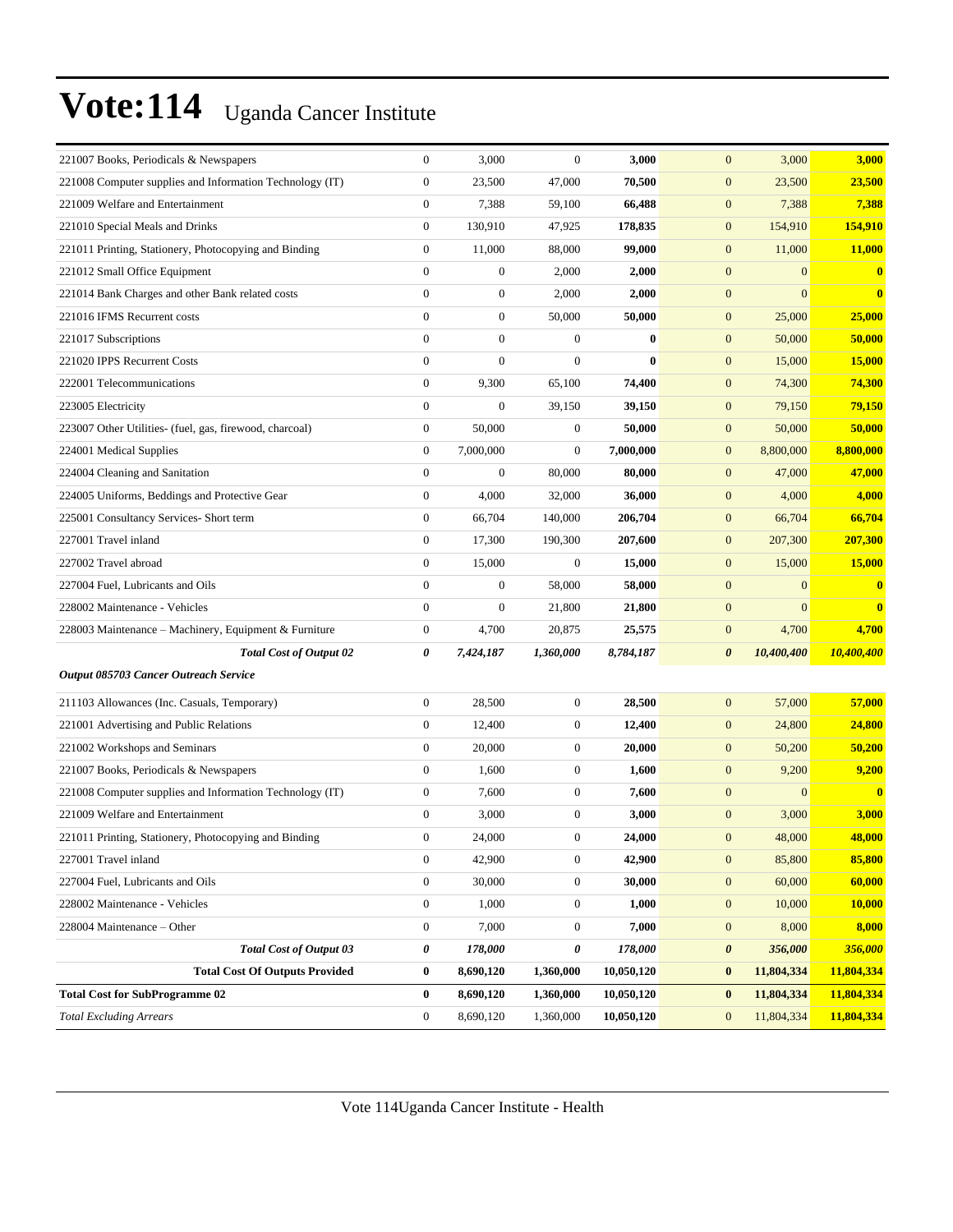### **SubProgramme 03 Internal Audit**

| Thousand Uganda Shillings                                |                                                    | 2018/19 Approved Budget |                  |              |                       | 2019/20 Draft Estimates |                         |
|----------------------------------------------------------|----------------------------------------------------|-------------------------|------------------|--------------|-----------------------|-------------------------|-------------------------|
| <b>Outputs Provided</b>                                  | Wage                                               | Non Wage                | AIA              | <b>Total</b> | Wage                  | Non Wage                | <b>Total</b>            |
| Output 085705 Internal Audit                             |                                                    |                         |                  |              |                       |                         |                         |
| 211103 Allowances (Inc. Casuals, Temporary)              | $\mathbf{0}$                                       | 8,000                   | $\mathbf{0}$     | 8,000        | $\overline{0}$        | 28,000                  | 28,000                  |
| 213001 Medical expenses (To employees)                   | $\boldsymbol{0}$                                   | 4,000                   | $\boldsymbol{0}$ | 4,000        | $\boldsymbol{0}$      | 4,000                   | 4,000                   |
| 221002 Workshops and Seminars                            | $\mathbf{0}$                                       | 4,000                   | $\boldsymbol{0}$ | 4,000        | $\boldsymbol{0}$      | 4,000                   | 4,000                   |
| 221009 Welfare and Entertainment                         | $\boldsymbol{0}$                                   | 200                     | $\boldsymbol{0}$ | 200          | $\boldsymbol{0}$      | 13,000                  | 13,000                  |
| 227001 Travel inland                                     | $\mathbf{0}$                                       | 8,800                   | $\boldsymbol{0}$ | 8,800        | $\boldsymbol{0}$      | 16,000                  | 16,000                  |
| <b>Total Cost of Output 05</b>                           | $\boldsymbol{\theta}$                              | 25,000                  | 0                | 25,000       | $\boldsymbol{\theta}$ | 65,000                  | 65,000                  |
| <b>Total Cost Of Outputs Provided</b>                    | $\bf{0}$                                           | 25,000                  | $\bf{0}$         | 25,000       | $\bf{0}$              | 65,000                  | 65,000                  |
| <b>Total Cost for SubProgramme 03</b>                    | $\bf{0}$                                           | 25,000                  | $\bf{0}$         | 25,000       | $\bf{0}$              | 65,000                  | 65,000                  |
| <b>Total Excluding Arrears</b>                           | $\boldsymbol{0}$                                   | 25,000                  | $\boldsymbol{0}$ | 25,000       | $\boldsymbol{0}$      | 65,000                  | 65,000                  |
| SubProgramme 04 Radiotherapy                             |                                                    |                         |                  |              |                       |                         |                         |
| Thousand Uganda Shillings                                | 2018/19 Approved Budget<br>2019/20 Draft Estimates |                         |                  |              |                       |                         |                         |
| <b>Outputs Provided</b>                                  | Wage                                               | Non Wage                | <b>AIA</b>       | <b>Total</b> | Wage                  | Non Wage                | <b>Total</b>            |
| <b>Output 085706 Radiotherapy Services</b>               |                                                    |                         |                  |              |                       |                         |                         |
| 211103 Allowances (Inc. Casuals, Temporary)              | $\mathbf{0}$                                       | 40,500                  | 40,500           | 81,000       | $\mathbf{0}$          | 154,000                 | 154,000                 |
| 221008 Computer supplies and Information Technology (IT) | $\mathbf{0}$                                       | 20,300                  | 43,000           | 63,300       | $\mathbf{0}$          | 23,000                  | 23,000                  |
| 221009 Welfare and Entertainment                         | $\overline{0}$                                     | 8,500                   | 85,000           | 93,500       | $\boldsymbol{0}$      | $\overline{0}$          | $\overline{\mathbf{0}}$ |
| 221011 Printing, Stationery, Photocopying and Binding    | $\boldsymbol{0}$                                   | 4,300                   | 25,800           | 30,100       | $\boldsymbol{0}$      | 4,300                   | 4,300                   |
| 221012 Small Office Equipment                            | $\boldsymbol{0}$                                   | $\boldsymbol{0}$        | 8,000            | 8,000        | $\boldsymbol{0}$      | $\mathbf{0}$            | $\mathbf{0}$            |
| 222001 Telecommunications                                | $\mathbf{0}$                                       | 8,400                   | 25,200           | 33,600       | $\boldsymbol{0}$      | 8,400                   | 8,400                   |
| 224005 Uniforms, Beddings and Protective Gear            | $\mathbf{0}$                                       | 2,000                   | 10,000           | 12,000       | $\boldsymbol{0}$      | 12,000                  | 12,000                  |
| 225001 Consultancy Services- Short term                  | $\boldsymbol{0}$                                   | $\boldsymbol{0}$        | 123,000          | 123,000      | $\mathbf{0}$          | $\mathbf{0}$            | $\overline{\mathbf{0}}$ |
| 227001 Travel inland                                     | $\mathbf{0}$                                       | $\overline{0}$          | 40,000           | 40,000       | $\mathbf{0}$          | 20,000                  | 20,000                  |
| 227002 Travel abroad                                     | $\mathbf{0}$                                       | $\overline{0}$          | $\mathbf{0}$     | $\mathbf{0}$ | $\overline{0}$        | 20,000                  | 20,000                  |
| 227004 Fuel, Lubricants and Oils                         | $\boldsymbol{0}$                                   | 4,600                   | 46,000           | 50,600       | $\mathbf{0}$          | 54,600                  | 54,600                  |
| 228002 Maintenance - Vehicles                            | $\boldsymbol{0}$                                   | 18,000                  | $\boldsymbol{0}$ | 18,000       | $\boldsymbol{0}$      | 18,000                  | 18,000                  |
| 228003 Maintenance - Machinery, Equipment & Furniture    | $\mathbf{0}$                                       | 8,400                   | 53,500           | 61,900       | $\boldsymbol{0}$      | 300,700                 | 300,700                 |
| <b>Total Cost of Output 06</b>                           | 0                                                  | 115,000                 | 500,000          | 615,000      | $\pmb{\theta}$        | 615,000                 | 615,000                 |
| <b>Total Cost Of Outputs Provided</b>                    | $\bf{0}$                                           | 115,000                 | 500,000          | 615,000      | $\bf{0}$              | 615,000                 | 615,000                 |
| <b>Total Cost for SubProgramme 04</b>                    | $\bf{0}$                                           | 115,000                 | 500,000          | 615,000      | $\bf{0}$              | 615,000                 | 615,000                 |
| <b>Total Excluding Arrears</b>                           | $\theta$                                           | 115,000                 | 500,000          | 615,000      | $\mathbf{0}$          | 615,000                 | 615,000                 |
| <b>Development Budget Estimates</b>                      |                                                    |                         |                  |              |                       |                         |                         |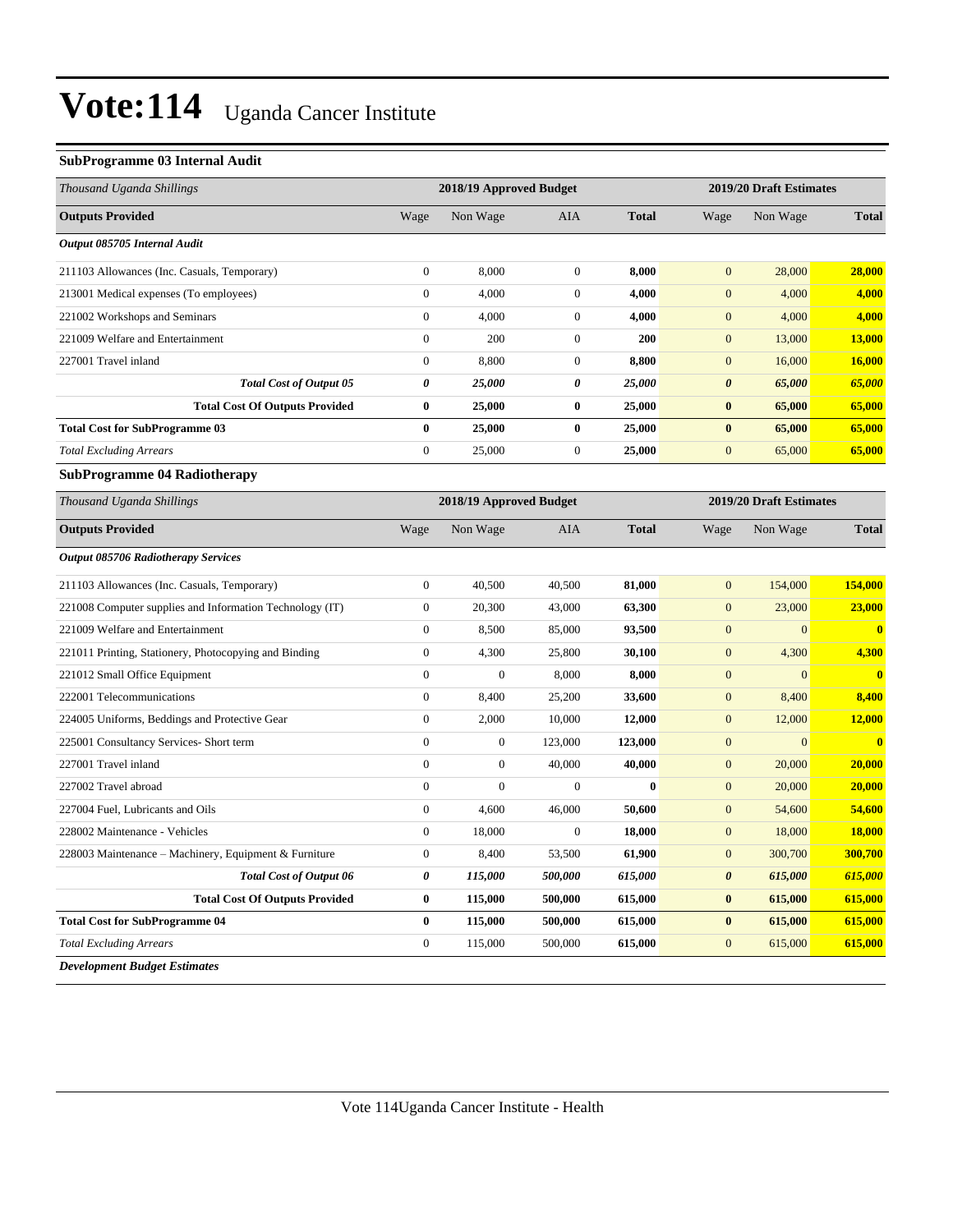#### **Project 1120 Uganda Cancer Institute Project**

| Thousand Uganda Shillings                                            | 2018/19 Approved Budget<br>2019/20 Draft Estimates |                               |                  |              |                         |                               |              |
|----------------------------------------------------------------------|----------------------------------------------------|-------------------------------|------------------|--------------|-------------------------|-------------------------------|--------------|
| <b>Capital Purchases</b>                                             |                                                    | GoU Dev't External Fin        | AIA              | <b>Total</b> |                         | <b>GoU Dev't External Fin</b> | <b>Total</b> |
| Output 085772 Government Buildings and Administrative Infrastructure |                                                    |                               |                  |              |                         |                               |              |
| 281504 Monitoring, Supervision & Appraisal of capital works          | 200,000                                            | $\boldsymbol{0}$              | $\mathbf{0}$     | 200,000      | $\mathbf{0}$            | $\mathbf{0}$                  | 0            |
| 312101 Non-Residential Buildings                                     | 8,609,000                                          | $\boldsymbol{0}$              | 0                | 8,609,000    | 10,309,000              | $\mathbf{0}$                  | 10,309,000   |
| Total Cost Of Output 085772                                          | 8,809,000                                          | 0                             | 0                | 8,809,000    | 10,309,000              | $\boldsymbol{\theta}$         | 10,309,000   |
| Output 085784 OPD and other ward construction and rehabilitation     |                                                    |                               |                  |              |                         |                               |              |
| 312101 Non-Residential Buildings                                     | $\boldsymbol{0}$                                   | $\boldsymbol{0}$              | $\mathbf{0}$     | $\bf{0}$     | 300,000                 | $\mathbf{0}$                  | 300,000      |
| Total Cost Of Output 085784                                          | $\boldsymbol{\theta}$                              | 0                             | 0                | 0            | 300,000                 | $\boldsymbol{\theta}$         | 300,000      |
| <b>Total Cost for Capital Purchases</b>                              | 8,809,000                                          | $\boldsymbol{0}$              | 0                | 8,809,000    | 10,609,000              | $\boldsymbol{0}$              | 10,609,000   |
| <b>Total Cost for Project: 1120</b>                                  | 8,809,000                                          | $\boldsymbol{0}$              | $\boldsymbol{0}$ | 8,809,000    | 10,609,000              | $\mathbf{0}$                  | 10,609,000   |
| <b>Total Excluding Arrears</b>                                       | 8,809,000                                          | $\boldsymbol{0}$              | $\mathbf{0}$     | 8,809,000    | 10,609,000              | $\mathbf{0}$                  | 10,609,000   |
| Project 1345 ADB Support to UCI                                      |                                                    |                               |                  |              |                         |                               |              |
| Thousand Uganda Shillings                                            |                                                    | 2018/19 Approved Budget       |                  |              | 2019/20 Draft Estimates |                               |              |
| <b>Outputs Provided</b>                                              |                                                    | <b>GoU Dev't External Fin</b> | AIA              | <b>Total</b> |                         | <b>GoU Dev't External Fin</b> | <b>Total</b> |
| <b>Output 085704 Cancer Institute Support Services</b>               |                                                    |                               |                  |              |                         |                               |              |
| 211103 Allowances (Inc. Casuals, Temporary)                          | 960,000                                            | $\boldsymbol{0}$              | $\mathbf{0}$     | 960,000      | 960,000                 | $\mathbf{0}$                  | 960,000      |
| 221001 Advertising and Public Relations                              | 20,000                                             | $\boldsymbol{0}$              | $\boldsymbol{0}$ | 20,000       | 15,000                  | $\mathbf{0}$                  | 15,000       |
| 221002 Workshops and Seminars                                        | 44,000                                             | 200,000                       | $\boldsymbol{0}$ | 244,000      | $\mathbf{0}$            | 200,000                       | 200,000      |
| 221003 Staff Training                                                | $\boldsymbol{0}$                                   | 5,800,000                     | 0                | 5,800,000    | $\mathbf{0}$            | 5,800,000                     | 5,800,000    |
| 221006 Commissions and related charges                               | 40,000                                             | $\boldsymbol{0}$              | 0                | 40,000       | 40,000                  | $\mathbf{0}$                  | 40,000       |
| 221007 Books, Periodicals & Newspapers                               | 2,900                                              | $\boldsymbol{0}$              | $\boldsymbol{0}$ | 2,900        | $\mathbf{0}$            | $\mathbf{0}$                  | $\mathbf{0}$ |
| 221008 Computer supplies and Information Technology (IT)             | 52,000                                             | $\boldsymbol{0}$              | 0                | 52,000       | 40,000                  | $\mathbf{0}$                  | 40,000       |
| 221012 Small Office Equipment                                        | 4,000                                              | $\boldsymbol{0}$              | $\mathbf{0}$     | 4,000        | $\mathbf{0}$            | $\mathbf{0}$                  | $\bf{0}$     |
| 222001 Telecommunications                                            | 6,000                                              | $\boldsymbol{0}$              | 0                | 6,000        | 6,000                   | $\mathbf{0}$                  | 6,000        |
| 223005 Electricity                                                   | 20,000                                             | $\boldsymbol{0}$              | 0                | 20,000       | 2,000                   | $\mathbf{0}$                  | 2,000        |
| 223006 Water                                                         | 20,000                                             | $\boldsymbol{0}$              | $\boldsymbol{0}$ | 20,000       | 20,000                  | $\mathbf{0}$                  | 20,000       |
| 227002 Travel abroad                                                 | 60,000                                             | $\boldsymbol{0}$              | 0                | 60,000       | 20,000                  | $\mathbf{0}$                  | 20,000       |
| 227004 Fuel, Lubricants and Oils                                     | 84,000                                             | $\mathbf{0}$                  | $\overline{0}$   | 84,000       | 80,000                  | $\mathbf{0}$                  | 80,000       |
| 228002 Maintenance - Vehicles                                        | 24,000                                             | $\boldsymbol{0}$              | $\mathbf{0}$     | 24,000       | 14,000                  | $\mathbf{0}$                  | 14,000       |
| Total Cost Of Output 085704                                          | 1,336,900                                          | 6,000,000                     | 0                | 7,336,900    | 1,197,000               | 6,000,000                     | 7,197,000    |
| <b>Total Cost for Outputs Provided</b>                               | 1,336,900                                          | 6,000,000                     | $\mathbf{0}$     | 7,336,900    | 1,197,000               | 6,000,000                     | 7,197,000    |
| <b>Capital Purchases</b>                                             |                                                    | GoU Dev't External Fin        | <b>AIA</b>       | <b>Total</b> |                         | GoU Dev't External Fin        | <b>Total</b> |
| Output 085772 Government Buildings and Administrative Infrastructure |                                                    |                               |                  |              |                         |                               |              |
| 312101 Non-Residential Buildings                                     | 652,365                                            | 34,212,869                    | $\mathbf{0}$     | 34,865,234   | 652,365                 | 40,038,212                    | 40,690,577   |
| Total Cost Of Output 085772                                          | 652,365                                            | 34,212,869                    | 0                | 34,865,234   | 652,365                 | 40,038,212                    | 40,690,577   |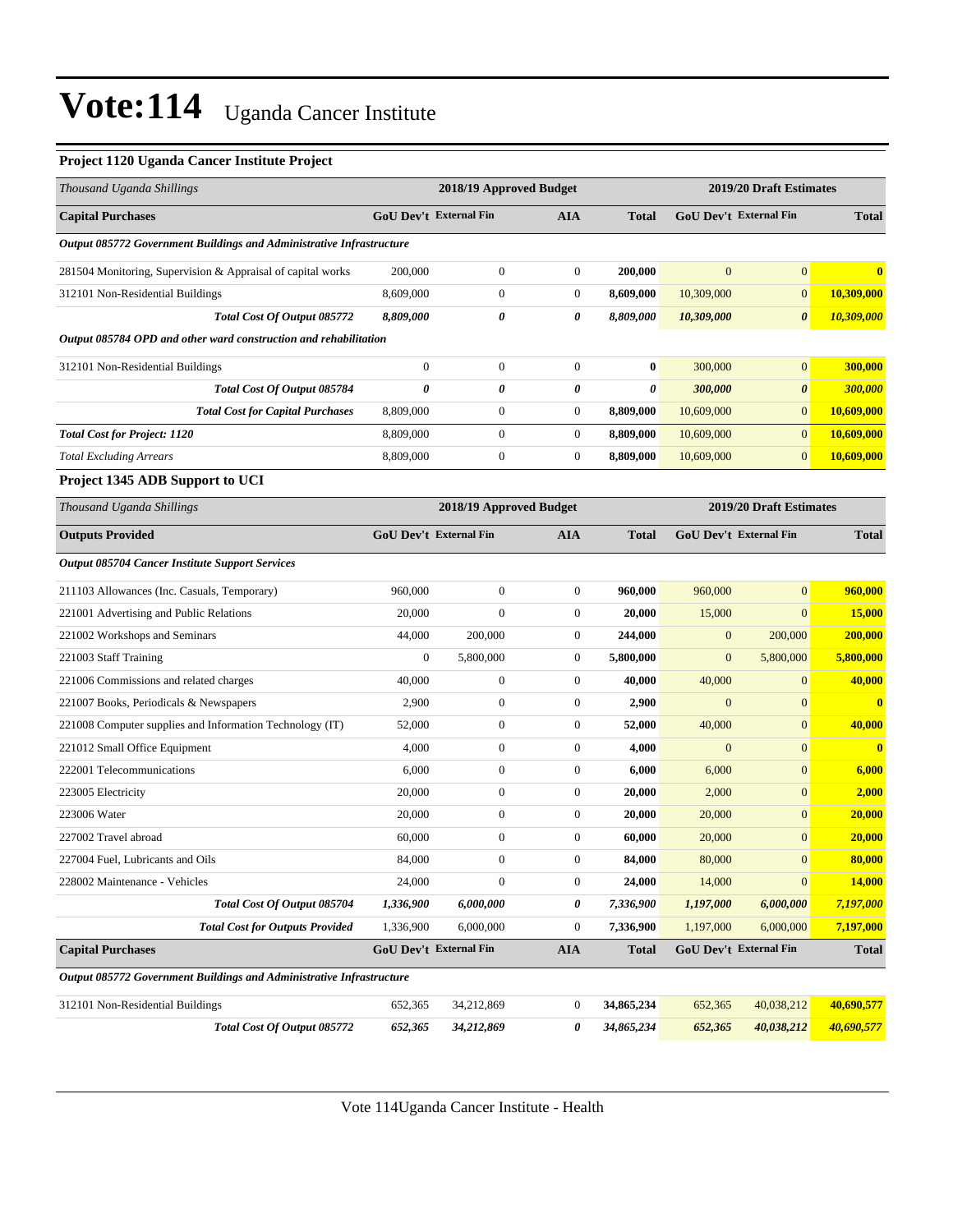#### *Output 085777 Purchase of Specialised Machinery & Equipment*

| 312202 Machinery and Equipment      |                                         | $\mathbf{0}$ | 0          | $\bf{0}$                 | 139.900        | 11,250,000     | 11,389,900 |
|-------------------------------------|-----------------------------------------|--------------|------------|--------------------------|----------------|----------------|------------|
| 312212 Medical Equipment            |                                         |              | 24,050,000 | 24,050,000               | $\overline{0}$ | $\overline{0}$ | 0          |
|                                     | <b>Total Cost Of Output 085777</b>      | 0            | 24,050,000 | <i><b>24.050.000</b></i> | 139,900        | 11,250,000     | 11,389,900 |
|                                     | <b>Total Cost for Capital Purchases</b> | 652.365      | 58.262.869 | 58.915.234               | 792,265        | 51,288,212     | 52,080,477 |
| <b>Total Cost for Project: 1345</b> |                                         | 1.989.265    | 64.262.869 | 66.252.134               | 1,989,265      | 57,288,212     | 59.277.477 |
| <b>Total Excluding Arrears</b>      |                                         | 1.989.265    | 64.262.869 | 66.252.134               | 1,989,265      | 57,288,212     | 59.277.477 |

#### **Project 1476 Institutional Support to Uganda Cancer Institute**

| Thousand Uganda Shillings                                               | 2018/19 Approved Budget       |                  |                |              | 2019/20 Draft Estimates       |                       |                |
|-------------------------------------------------------------------------|-------------------------------|------------------|----------------|--------------|-------------------------------|-----------------------|----------------|
| <b>Capital Purchases</b>                                                | <b>GoU Dev't External Fin</b> |                  | <b>AIA</b>     | <b>Total</b> | <b>GoU Dev't External Fin</b> |                       | <b>Total</b>   |
| Output 085776 Purchase of Office and ICT Equipment, including Software  |                               |                  |                |              |                               |                       |                |
| 312213 ICT Equipment                                                    | 350,000                       | $\mathbf{0}$     | $\overline{0}$ | 350,000      | 270,000                       | $\mathbf{0}$          | 270,000        |
| Total Cost Of Output 085776                                             | 350,000                       | 0                | 0              | 350,000      | 270,000                       | $\boldsymbol{\theta}$ | 270,000        |
| Output 085777 Purchase of Specialised Machinery & Equipment             |                               |                  |                |              |                               |                       |                |
| 312212 Medical Equipment                                                | 781,000                       | $\mathbf{0}$     | $\overline{0}$ | 781,000      | 761,000                       | $\mathbf{0}$          | 761,000        |
| Total Cost Of Output 085777                                             | 781,000                       | 0                | 0              | 781,000      | 761,000                       | $\boldsymbol{\theta}$ | 761,000        |
| Output 085778 Purchase of Office and Residential Furniture and Fittings |                               |                  |                |              |                               |                       |                |
| 312203 Furniture & Fixtures                                             | $\mathbf{0}$                  | $\mathbf{0}$     | $\overline{0}$ | $\bf{0}$     | 100,000                       | $\mathbf{0}$          | 100,000        |
| Total Cost Of Output 085778                                             | 0                             | 0                | 0              | 0            | 100,000                       | $\boldsymbol{\theta}$ | <b>100,000</b> |
| <b>Total Cost for Capital Purchases</b>                                 | 1,131,000                     | $\mathbf{0}$     | $\overline{0}$ | 1,131,000    | 1,131,000                     | $\mathbf{0}$          | 1,131,000      |
| <b>Total Cost for Project: 1476</b>                                     | 1,131,000                     | $\mathbf{0}$     | $\overline{0}$ | 1,131,000    | 1,131,000                     | $\overline{0}$        | 1,131,000      |
| <b>Total Excluding Arrears</b>                                          | 1,131,000                     | $\boldsymbol{0}$ | $\overline{0}$ | 1,131,000    | 1,131,000                     | $\mathbf{0}$          | 1,131,000      |

#### **Project 1527 Establishment of an Oncology Centre in Northern Uganda**

| Thousand Uganda Shillings                                            | 2018/19 Approved Budget       |                     |                |                       | 2019/20 Draft Estimates       |                       |              |
|----------------------------------------------------------------------|-------------------------------|---------------------|----------------|-----------------------|-------------------------------|-----------------------|--------------|
| <b>Capital Purchases</b>                                             | <b>GoU Dev't External Fin</b> |                     | <b>AIA</b>     | <b>Total</b>          | <b>GoU</b> Dev't External Fin |                       | <b>Total</b> |
| Output 085772 Government Buildings and Administrative Infrastructure |                               |                     |                |                       |                               |                       |              |
| 281504 Monitoring, Supervision & Appraisal of capital works          | $\mathbf{0}$                  | $\mathbf{0}$        | $\mathbf{0}$   | $\bf{0}$              | 150,000                       | $\mathbf{0}$          | 150,000      |
| 312104 Other Structures                                              | $\mathbf{0}$                  | $\boldsymbol{0}$    | $\overline{0}$ | $\bf{0}$              | 50,000                        | $\mathbf{0}$          | 50,000       |
| Total Cost Of Output 085772                                          | $\theta$                      | 0                   | 0              | $\boldsymbol{\theta}$ | 200,000                       | $\boldsymbol{\theta}$ | 200,000      |
| <b>Total Cost for Capital Purchases</b>                              | $\mathbf{0}$                  | $\mathbf{0}$        | $\mathbf{0}$   | $\bf{0}$              | 200,000                       | $\overline{0}$        | 200,000      |
| <b>Total Cost for Project: 1527</b>                                  | $\Omega$                      | $\mathbf{0}$        | $\Omega$       | $\bf{0}$              | 200,000                       | $\overline{0}$        | 200,000      |
| <b>Total Excluding Arrears</b>                                       | $\mathbf{0}$                  | $\boldsymbol{0}$    | $\mathbf{0}$   | $\bf{0}$              | 200,000                       | $\overline{0}$        | 200,000      |
|                                                                      | GoU                           | <b>External Fin</b> | <b>AIA</b>     | <b>Total</b>          | GoU                           | <b>External Fin</b>   | <b>Total</b> |
| <b>Total Cost for Programme 57</b>                                   | 26,949,273                    | 64,262,869          | 1,860,000      | 93,072,141            | 33,603,489                    | 57,288,212            | 90,891,701   |
| <b>Total Excluding Arrears</b>                                       | 26,929,586                    | 64,262,869          | 1,860,000      | 93,052,455            | 33,603,489                    | 57,288,212            | 90,891,701   |
|                                                                      | GoU                           | <b>External Fin</b> | <b>AIA</b>     | <b>Total</b>          | GoU                           | <b>External Fin.</b>  | <b>Total</b> |
| <b>Grand Total for Vote 114</b>                                      | 26,949,273                    | 64,262,869          | 1,860,000      | 93,072,141            | 33,603,489                    | 57,288,212            | 90,891,701   |
| <b>Total Excluding Arrears</b>                                       | 26,929,586                    | 64,262,869          | 1,860,000      | 93,052,455            | 33,603,489                    | 57,288,212            | 90,891,701   |

Vote 114Uganda Cancer Institute - Health